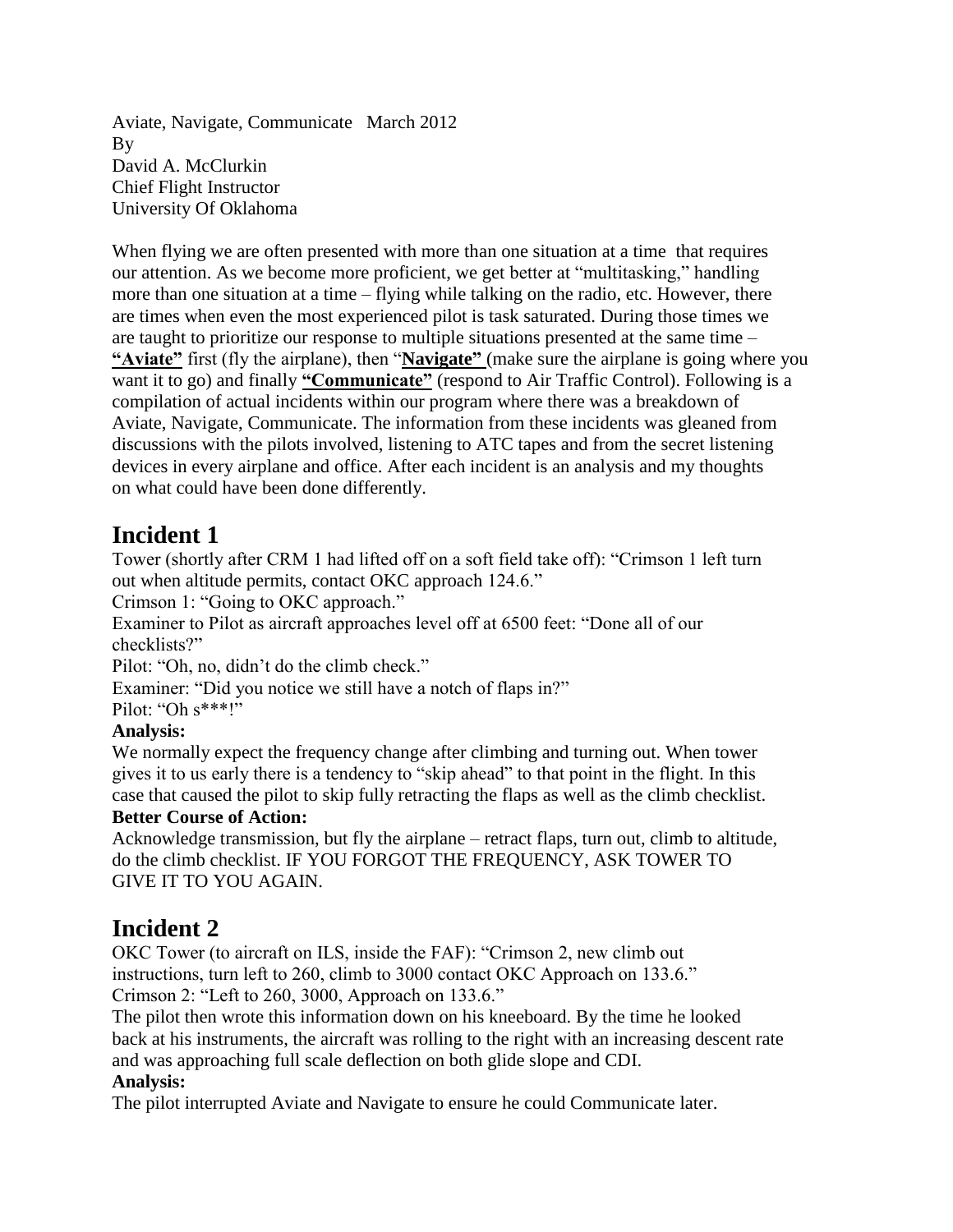#### **Better Course of Action:**

Acknowledge transmission, but Aviate and Navigate – do not break scan to write anything down. AT MISSED APPROACH POINT, CRAM, CLIMB, CLEAN (fly the airplane). FORGOT THE NEW INSTRUCTIONS? – MAINTAIN RUNWAY HEADING AND ASK TOWER TO REPEAT THE INSTRUCTIONS.

### **Incident 3**

Aircraft arrives at missed approach point on ILS to 35R at Will Rogers.

Crimson 3: "Tower, Crimson 3 going missed." Throttle brought to full power.

Tower: "Crimson 3, Execute climb out instructions, contact OKC Approach."

Crimson 3 (while starting a turn to 260 degrees) "Going to Approach. OKC Approach Crimson 3 with you, climbing to 3000."

Variation 1

Examiner to Pilot: "Doesn't look like we're climbing to me – in fact we're descending and heading right into the tower!"

Variation 2

Examiner to Pilot as aircraft is climbing out: "Do you always keep the flaps in this long?"

### **Analysis:**

The "4 C's" when going missed are: Cram, Climb, Clean, Communicate. The pilot Communicated first and then Crammed , but never initiated the Climb or Clean.

#### **Better Course of Action:**

Aviate (Cram, Climb - which includes putting in some nose up trim, Clean), Navigate (start your turn) and **then** Communicate to tower that you're going missed.

## **Incident 4:**

When doing a touch and go, shortly after lift off the pilot looked down to check her next frequency for the next leg of her cross-country flight. At this point the aircraft drifted off runway centerline and settled back toward the ground. The left wheel and prop struck an airport sign.

### **Analysis:**

Here we go again – putting Communicate ahead of Aviate and Navigate.

### **Better Course of Action:**

Perform a full stop landing. Check and load the correct frequencies and verify on course heading at that time. Note: For private pilot students a full stop landing on solo cross-country flights is mandatory.

## **Incident 5:**

The Instructor and Pilot were shooting a LOC 03 approach to OUN in hard IFR (ceilings 400 feet visibility 2 miles). This was before tower had its own radar feed.

8231V: "Tower 8231V with you localizer 03 full stop."

Tower: "31V, report Sooner."

31V: "Will report Sooner."

Next Transmission from 31V: "Tower 31V clear of the runway request taxi to park." Tower: "Uh, 31V you never reported Sooner and I never cleared you to land. Taxi to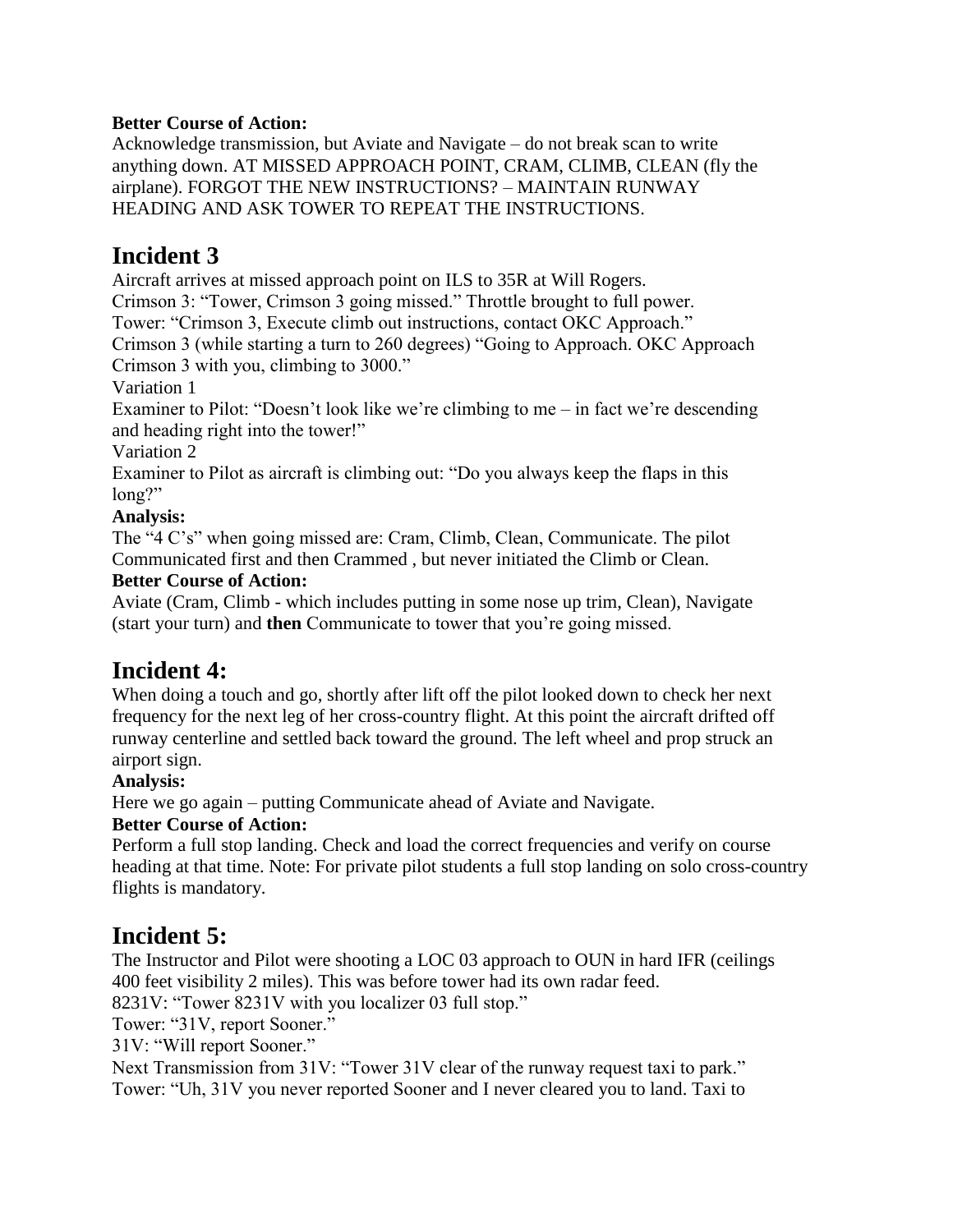park, monitor ground and come up and see me."

Instructor to Self: "S\*\*\*"

#### **Analysis**:

This was a challenging approach with an instrument student. The instructor was putting everything he had into helping the student Aviate and Navigate the Approach. However, we are not absolved from our responsibility to communicate just because it's the "last" priority.

#### **Better Course of Action**:

This one's a bit tougher. Sometimes we're asked to report the FAF, but a lot of times we're not. In VMC, sometimes it's report the river or report two mile final. If we don't get the same reporting requirement every time it's harder to build a good habit pattern. One clearance we always get is "CLEARED TO LAND," or "CLEARD FOR THE OPTION." If we haven't heard that clearance and we're inside the FAF, or on short final, we've probably missed something, and it's time to query tower.

### **Incident 6:**

An assistant chief instructor applicant with an examiner from the FSDO on board had just made her last landing. As they were rolling out:

Tower: "43F exit at Bravo, Taxi on Charlie to Echo, Hold Short of Runway 21 at Echo." 43F: "Taxi to Park Monitor Ground."

No response from Tower.

As 43F approached Runway 21 on Echo:

Pilot: "That's strange – there's an airplane on short final, what was tower thinking?"

Examiner: "Well, let's get across the runway."

As 43F taxi's across the runway:

Tower: "43F you were instructed to hold short! Come up and talk to us!

Later: The applicant and examiner refused to believe they were told to hold short until they heard it on the tape!

### **Analysis: Lots of stuff in this one.**

1. The pilot and examiner were both concentrating on Aviating (slowing down and clearing the runway). The stressful check ride flight was over, time to relax! When the communication came from tower they "heard" what they expected to hear – "taxi to park, monitor ground."

2. Tower is not infallible, they missed the incorrect read back. Pilots aren't the only people who get task saturated!

3. Both the pilot and examiner saw the aircraft on short final to the runway. However, instead of holding short and querying tower, they elected to cross because they thought they had been cleared to cross and they had plenty of time. They did clear the runway before the aircraft on final touched down.

4. Experience does not provide immunity from screwing up!

### **Better Course of Action:**

1. If you get taxi instructions while still on the runway, clear the runway and perform the after landing checklist. Then ask tower or ground to repeat the taxi instructions. **If everybody does this, maybe we can teach OUN tower to stop giving taxi instructions while we're still on the runway!**

2. If you see a traffic conflict, don't assume anything. If you're piloting the aircraft on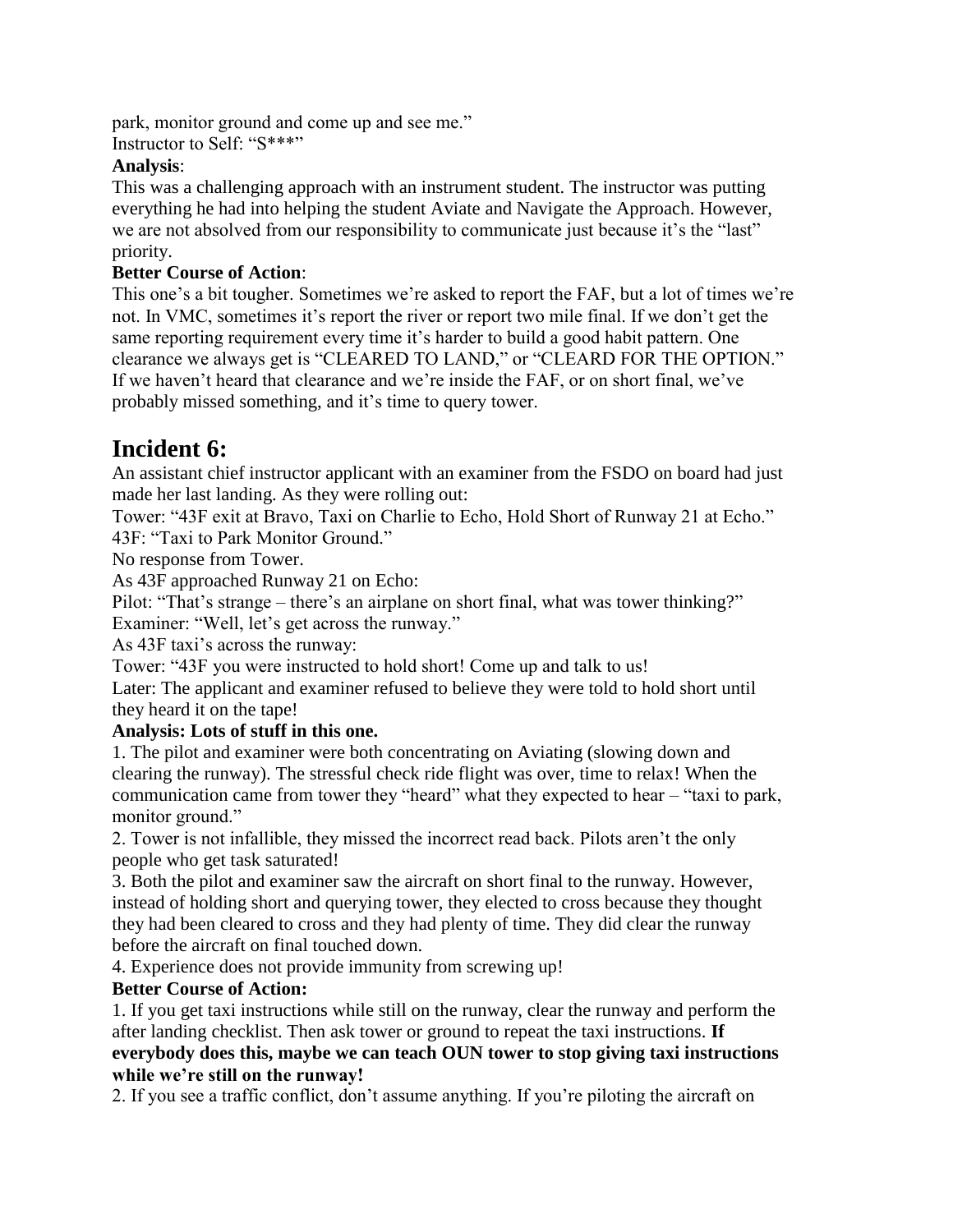the ground and see an aircraft on short final, hold short. If you're piloting the aircraft on short final and see an aircraft crossing in front of you, go around!

3. Finally, the flight isn't over until the aircraft is secured on the ramp. Don't get complacent, and never let down your guard!

## **Incident 7:**

The power off accuracy landing had just been reintroduced into the commercial PTS. Two instructors were practicing this maneuver at DJ Perry. There was a pretty hefty tailwind speeding the aircraft along on downwind. There was a lot of discussion about when to pull the power, aim point, touch down point, when to start the turn, when to start reducing airspeed, when to add flaps, etc.

In the round out the flying pilot added full power and executed a go-around. Non-Flying Pilot: "What are you doing?"

Flying Pilot: "Look at that (gear indicator lights). I did one last check for three green and didn't see it! We almost made a gear up landing!"

Non-Flying Pilot in state of denial: "Holy s\*\*\*! The gear warning system is obviously broken! We need to write that up!"

Subsequent check of the gear warning system indicated it was working properly.

### **Analysis:**

The pilots got rushed and put Navigate (making the aircraft go where you want it to go) ahead of Aviate (running the GUMPS checklist). They probably could have done a more thorough job of "chalk talking" this maneuver prior to the flight. At the last second the good habit of making one last check for three green saved the day.

### **Better Course of Action:**

Perform a thorough preflight briefing when introducing new maneuvers.

For the power off accuracy landing anticipate that things happen fast – tighter pattern, short approach. Get the gear down and checked as you turn down wind. If at OUN don't wait till mid-field to ask tower for a short approach – ask early.

Finally, for any landing, **verbally call out the GUMPS check**. Check and **verbally call out three green on final**. We must build this habit in our students. Good practice – if the student doesn't call three green at some point after turning final, call for a go-around!

# **Incident 8**

An instructor and student were attempting a landing in the Arrow in a stiff crosswind. They elected not to use flaps. Power setting was 15-16 inches until just before touch down. There was a lot of instruction on crab angle and when to transition to the side slip and the amount of control input to maintain the side slip. The aircraft (43F) settled into a gear up landing.

### **Analysis:**

As in Incident 6, Navigate was put before Aviate. Unfortunately, there was no GUMPS check and no last check for three green on final to save the day. Another contributing factor was that the instructor was finishing up a long day. The weather was obviously challenging.

### **Better Course of Action:**

Aviate first – build the strong habit pattern for performing the GUMPS check and last check for three green on final. **Verbalize these checks** so there is no doubt they're being